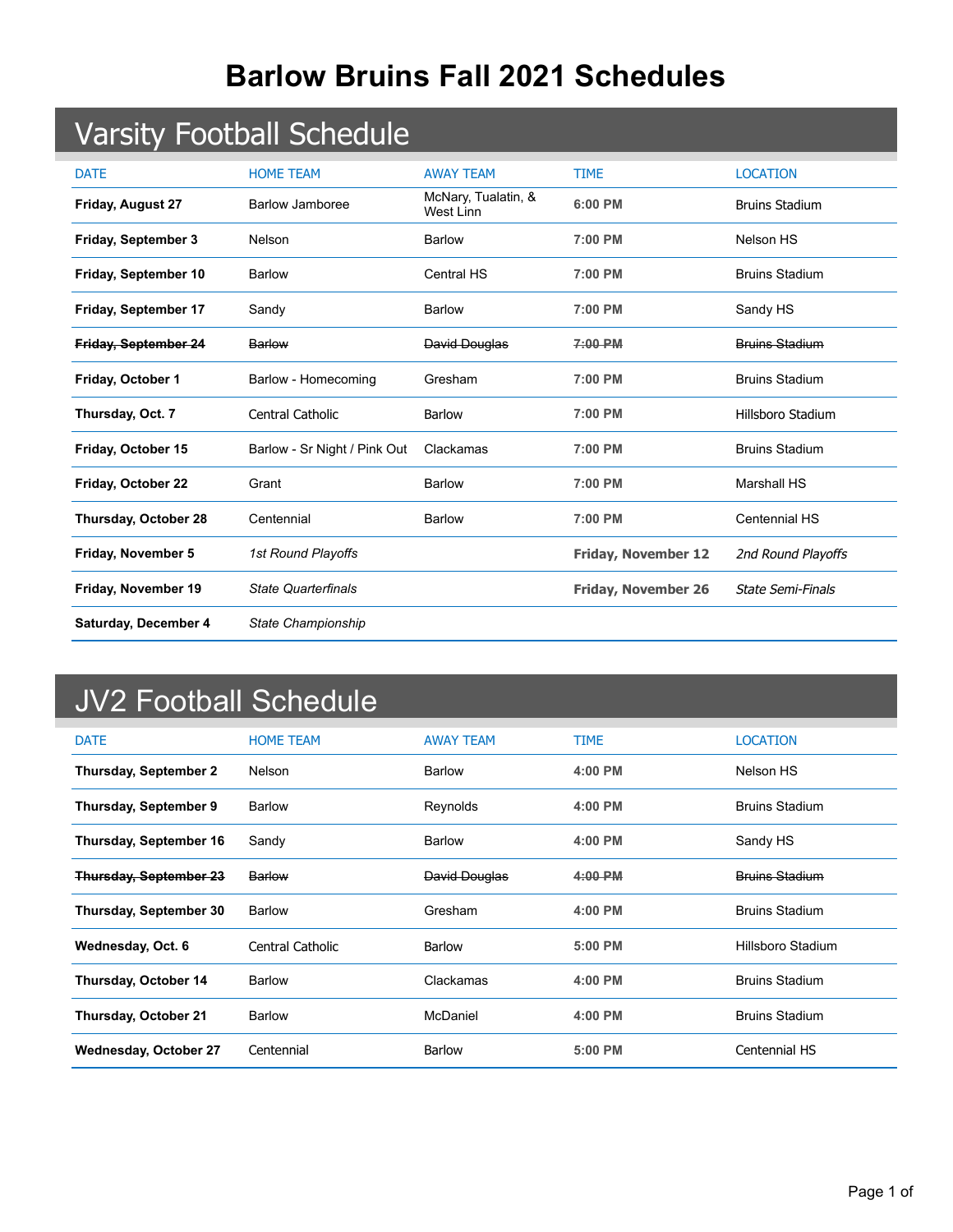|                      | <b>Cross Country Schedule</b> |                       |             |                                         |
|----------------------|-------------------------------|-----------------------|-------------|-----------------------------------------|
| <b>DATE</b>          | <b>HOME TEAM</b>              | <b>AWAY TEAM</b>      | <b>TIME</b> | <b>LOCATION</b>                         |
| Friday, August 27    | <b>Wilsonville Night Meet</b> | <b>Barlow</b>         | $5:00$ PM   | Wilsonville HS                          |
| Friday, September 10 | Steve Maas Run-a-Ree          | Barlow                | $3:00$ PM   | Hudsons Bay HS                          |
| Wednesday, Sept. 15  | <b>MHC Preview</b>            | <b>Barlow</b>         | $4:00$ PM   | Fern Hill Park (C.C.)                   |
| Saturday, Sept. 18   | Northwest Classic             | <b>Barlow</b>         | $4:00$ PM   | Lane Community College                  |
| Wednesday, Sept. 22  | <b>MHC/PIL Crossover</b>      | Barlow                | 4:00 PM     | <b>Westmoreland Park</b><br>(Cleveland) |
| Saturday, Sept. 25   | Nike Portland Meet            | Barlow                | $9:00$ AM   | <b>Blue Lake Park</b>                   |
| Wednesday, Sept. 29  | MHC Meet @ Barlow             | Clackamas & Sandy     | 4:00 PM     | <b>Barlow Home Course</b>               |
| Wednesday, Oct. 6    | <b>MHC/PIL Crossover</b>      | Barlow                | $4:00$ PM   | David Douglas HS                        |
| Saturday, Oct. 16    | Lewis & Clark Invite          | <b>Barlow</b>         | $1:30$ PM   | Milo McIver State Park                  |
| Wednesday, Oct. 20   | <b>MHC/PIL Crossover</b>      | Barlow                | $4:00$ PM   | Pier Park (Roosevelt)                   |
| Wednesday, Oct. 27   | <b>MHC District Meet</b>      | <b>Blue Lake Park</b> | $3:00$ PM   | <b>Blue Lake Park</b>                   |
| Saturday, Nov. 6     | <b>OSAA State Meet</b>        | Barlow                | <b>TBA</b>  | Lane Community College                  |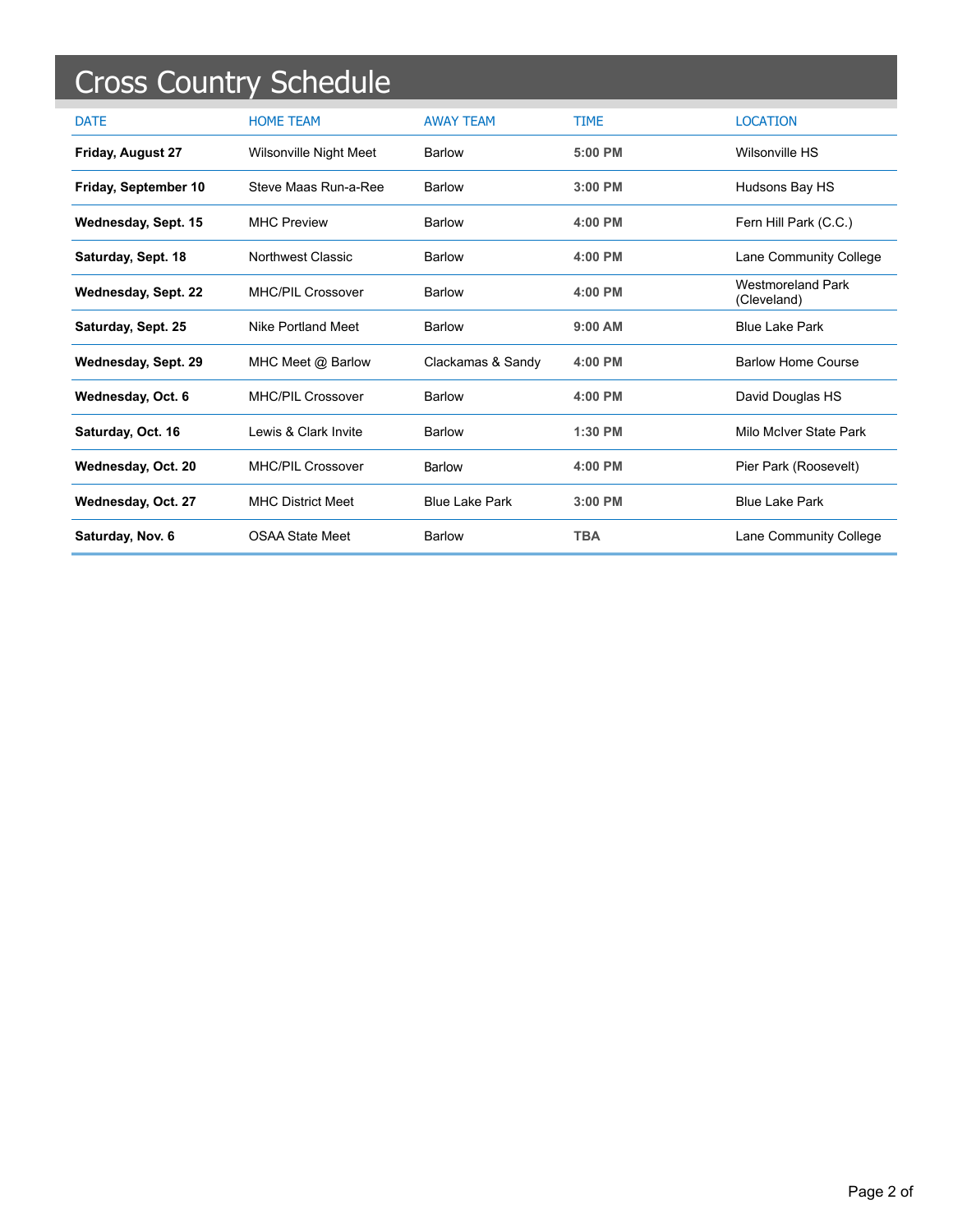| <b>Boys Soccer Schedule</b>  |                              | JV & Varsity      |                                                |                            |
|------------------------------|------------------------------|-------------------|------------------------------------------------|----------------------------|
| <b>DATE</b>                  | <b>HOME TEAM</b>             | <b>AWAY TEAM</b>  | TIME                                           | <b>LOCATION</b>            |
| <b>Thursday, August 26</b>   | Sherwood Jamboree            | <b>Barlow</b>     | 9:05 & 9:40 AM                                 | Sherwood HS                |
| Tuesday, August 31           | Barlow                       | <b>Hood River</b> | 6:00 PM (Varsity only)                         | <b>Bruins Stadium</b>      |
| Friday, September 3          | Barlow                       | Bend              | 4:00 & 4:00 PM                                 | <b>Bruins Stadium</b>      |
| Thursday, September 9        | Century                      | Barlow            | 4:30 & 7:00 PM                                 | Century HS                 |
| Tuesday, September 14        | <b>Barlow</b>                | Newberg           | 4:00 & 6:00 PM                                 | <b>Bruins Stadium</b>      |
| <b>Tuesday, September 21</b> | Barlow                       | Milwaukie         | 4:00 PM (JV only)                              | <b>Bruins Stadium</b>      |
| Thursday, September 23       | <b>Barlow</b>                | Benson            | 4:00 & 6:00 PM                                 | <b>Bruins Stadium</b>      |
| <b>Monday, September 27</b>  | St. Helen's                  | <b>Barlow</b>     | 4:30pm JV only                                 | St. Helens HS              |
| Thursday, September 30       | Gresham                      | <b>Barlow</b>     | 4:00 & 7:00 PM                                 | Gresham HS                 |
| Monday, October 4            | Sandy                        | <b>Barlow</b>     | 4:30 & 7:00 PM                                 | Sandy HS                   |
| Wednesday, October 6         | <b>Barlow</b>                | Centennial        | 4:00 & 6:00 PM                                 | <b>Bruins Stadium</b>      |
| Tuesday, October 12          | <b>Barlow</b>                | Reynolds          | 4:00 & 6:00 PM                                 | <b>Bruins Stadium</b>      |
| Thursday, October 14         | <b>Central Catholic</b>      | <b>Barlow</b>     | 4:15 & 6:30 PM                                 | Delta Park                 |
| Tuesday, October 19          | <b>Barlow</b>                | David Douglas     | 4:00 & 6:00 PM                                 | <b>Bruins Stadium</b>      |
| Thursday, October 21         | Nelson                       | <b>Barlow</b>     | 4:30 & 7:30 PM                                 | Nelson HS                  |
| <b>Tuesday, October 26</b>   | <b>Barlow</b>                | Clackamas         | 4:00 & 6:00 PM                                 | <b>Bruins Stadium</b>      |
| Saturday, October 30         | 1st Round State Playoffs     |                   | Wednesday, November 3 2nd Round State Playoffs |                            |
| Saturday, November 6         | Quarterfinals State Playoffs |                   | <b>Tuesday, November 9</b>                     | Semi-Finals State Playoffs |
| Saturday, November 13        | State Championship Game!     |                   | <b>TBA</b>                                     | @ Hillsboro Stadium        |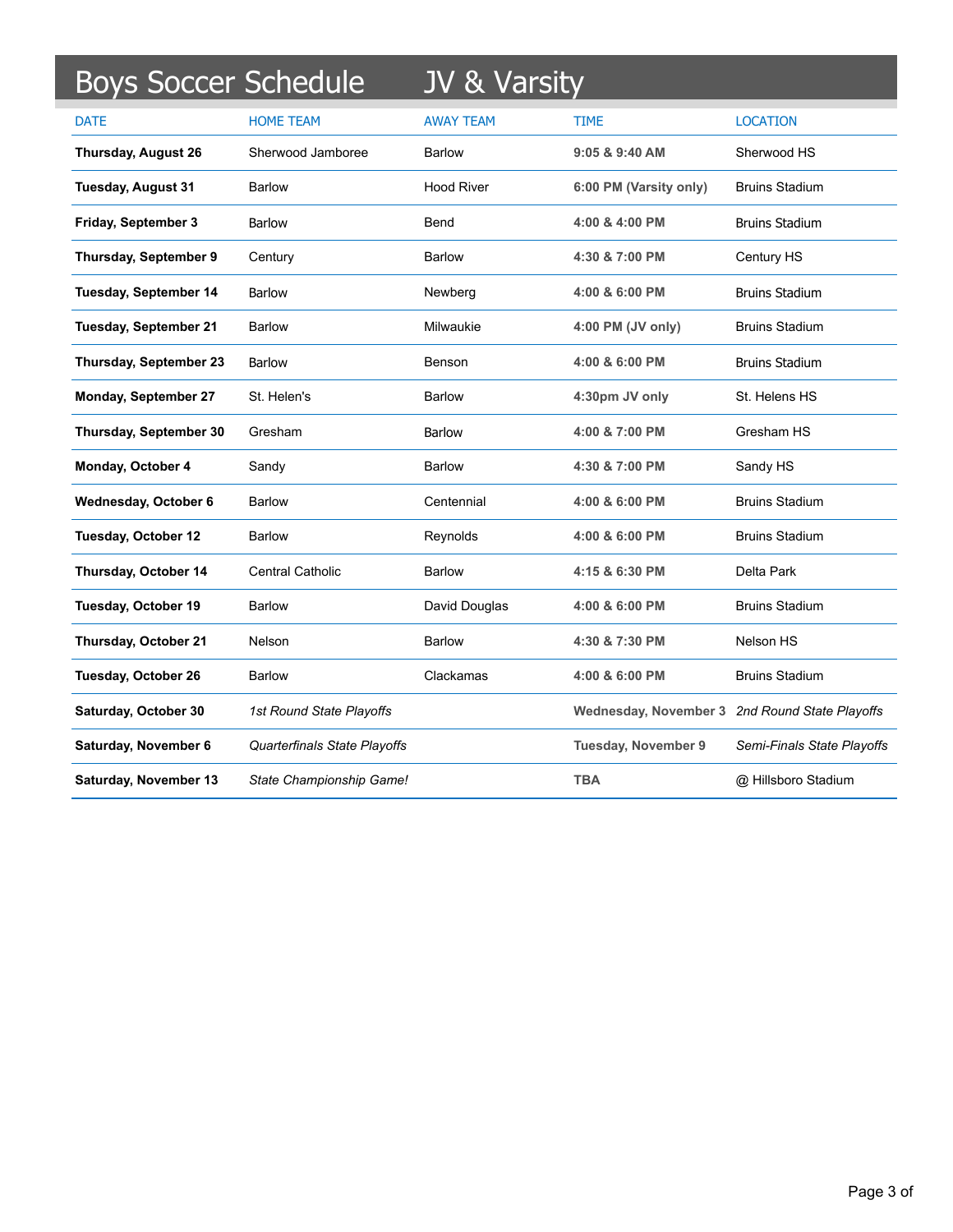| Girls Soccer Schedule         |                              | JV & Varsity              |                            |                                               |
|-------------------------------|------------------------------|---------------------------|----------------------------|-----------------------------------------------|
| <b>DATE</b>                   | <b>HOME TEAM</b>             | <b>AWAY TEAM</b>          | <b>TIME</b>                | <b>LOCATION</b>                               |
| <b>Thursday, August 26</b>    | Sherwood Jamboree            | Barlow                    | 12:05 & 12:40 PM           | Sherwood HS                                   |
| Wednesday, September 1        | Bend                         | <b>Barlow</b>             | 4:00 & 4:00 PM             | <b>Bend HS</b>                                |
| <b>Wednesday, September 8</b> | <b>Barlow</b>                | McDaniel                  | 4:00 & 6:00 PM             | <b>Bruins Stadium</b>                         |
| Monday, September 13          | Southridge                   | <b>Barlow</b>             | 5:30 & 7:30 PM             | Southridge HS                                 |
| Wednesday, September 15       | <b>Barlow</b>                | Franklin (Endowment Game) | 4:00 & 6:00 PM             | <b>Bruins Stadium</b>                         |
| Monday, September 20          | Cleveland                    | <b>Barlow</b>             | 4:15 & 7:00 PM             | Cleveland HS (Varsity)<br>Woodstock Park (JV) |
| Friday, September 24          | South Salem                  | Barlow                    | 4:00 & 4:00 PM             | South Salem HS                                |
| <b>Tuesday, September 28</b>  | Barlow                       | Canby                     | 4:00 & 6:00 PM             | <b>Bruins Stadium</b>                         |
| Thursday, September 30        | <b>Barlow</b>                | Gresham                   | 4:00 & 7:00 PM             | <b>Bruins Stadium</b>                         |
| Monday, October 4             | <b>Barlow</b>                | Sandy                     | 4:00 & 6:00 PM             | <b>Bruins Stadium</b>                         |
| Thursday, October 7           | Centennial                   | <b>Barlow</b>             | 4:00 & 6:00pm              | <b>Centennial HS</b>                          |
| <b>Tuesday, October 12</b>    | Reynolds                     | <b>Barlow</b>             | 4:00 & 4:00 PM             | Reynolds HS                                   |
| Thursday, October 14          | <b>Barlow</b>                | <b>Central Catholic</b>   | 4:00 & 7:00pm              | <b>Bruins Stadium</b>                         |
| Tuesday, October 19           | David Douglas                | <b>Barlow</b>             | 4:30 & 7:00pm              | David Douglas HS                              |
| Thursday, October 21          | Barlow                       | Nelson                    | 4:00 & 7:00pm              | <b>Bruins Stadium</b>                         |
| Tuesday, October 26           | Clackamas                    | <b>Barlow</b>             | 4:15 & 7:00pm              | Clackamas HS                                  |
| Saturday, October 30          | 1st Round State Playoffs     |                           | <b>Tuesday, November 2</b> | 2nd Round State Playoffs                      |
| Saturday, November 6          | Quarterfinals State Playoffs |                           | <b>Tuesday, November 9</b> | Semi-Finals State Playoffs                    |
| Saturday, November 13         | State Championship Game!     |                           | <b>TBA</b>                 | @ Hillsboro Stadium                           |

Ļ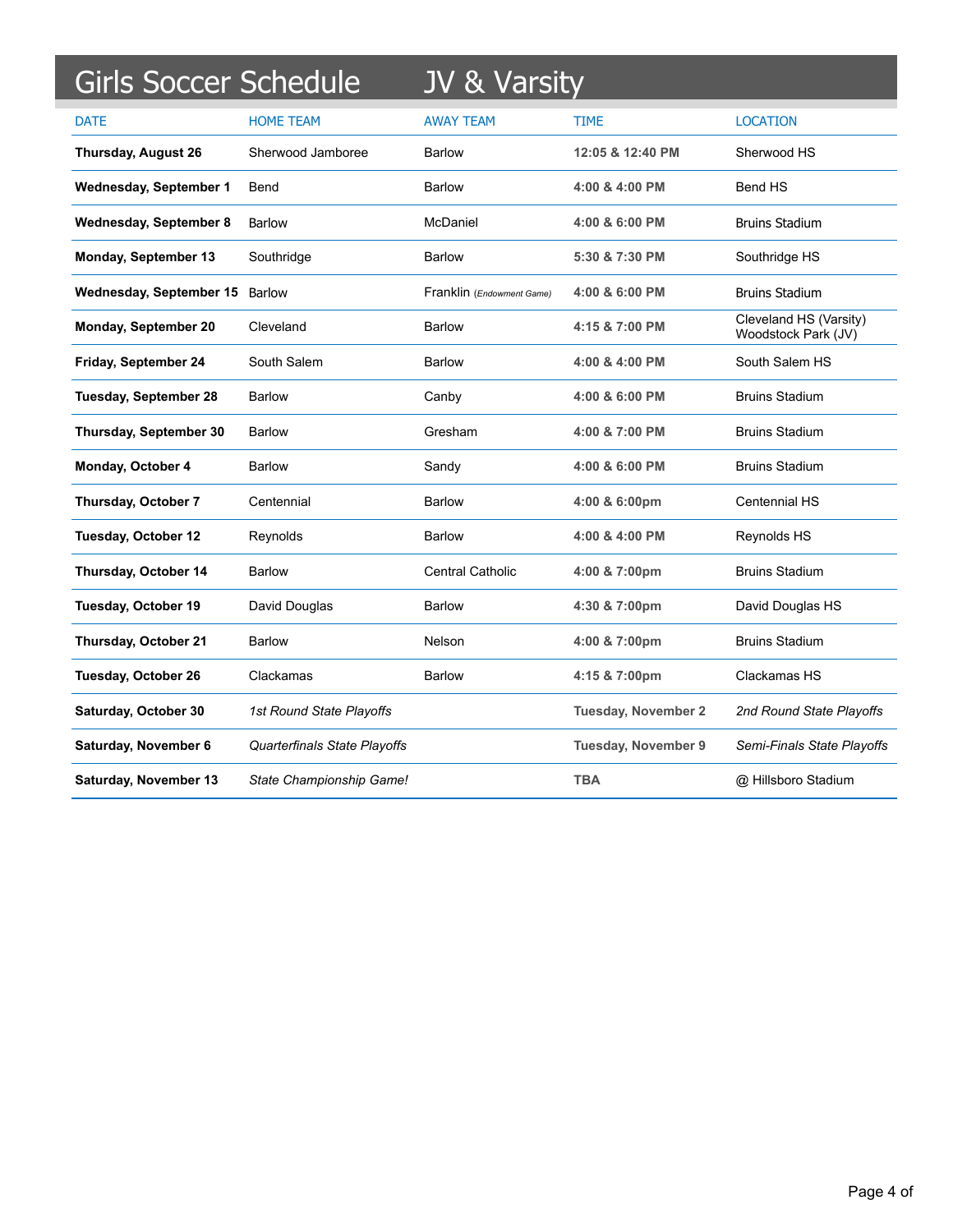| <b>Volleyball Schedule</b>     |                            |                         | JV2 Blue, JV & Varsity  |                            |
|--------------------------------|----------------------------|-------------------------|-------------------------|----------------------------|
| <b>DATE</b>                    | <b>HOME TEAM</b>           | <b>AWAY TEAM</b>        | TIME                    | <b>LOCATION</b>            |
| <b>Thursday, September 2</b>   | Barlow                     | Clackamas               | 5:00, 5:00, & 6:30 PM   | <b>Barlow Gyms</b>         |
| <b>Tuesday, September 7</b>    | David Douglas              | <b>Barlow</b>           | 5:00, 5:00, & 6:30 PM   | David Douglas HS           |
| Thursday, September 9          | <b>Barlow</b>              | Gresham                 | 5:00, 5:00, & 6:30 PM   | <b>Barlow Gyms</b>         |
| <b>Saturday, September 11</b>  | Oregon City Tournament     | JV Only                 | 8:00 AM                 | Oregon City HS             |
| Wednesday, September 15 Barlow |                            | Sandy                   | 5:00, 5:00, & 6:30 PM   | <b>Barlow Gyms</b>         |
| Saturday, September 18         | Canby Tournament           | Varsity Only            | 8:00 AM                 | Canby HS                   |
| <b>Tuesday, September 21</b>   | <b>Barlow</b>              | <b>Central Catholic</b> | 5:00, 5:00, & 6:30 PM   | <b>Barlow Gyms</b>         |
| Wednesday, September 22 Nelson |                            | <b>Barlow</b>           | 5:00, 5:00, & 6:30 PM   | Nelson HS                  |
| Thursday, September 23         | Reynolds                   | <b>Barlow</b>           | 3:30, 5:00, & 6:30 PM   | Reynolds Middle School     |
| Saturday, September 25         | Camas Tournament           | JV2 Blue Only           | 8:00 AM                 | Camas HS                   |
| <b>Monday, September 27</b>    | Centennial                 | Barlow Vars & JV only   | 5:00 & 6:30 PM          | <b>Centennial HS</b>       |
| Wednesday, September 29        | <b>Barlow</b>              | Nelson                  | 5:00, 5:00, & 6:30 PM   | <b>Barlow Gyms</b>         |
| Thursday, September 30         | Clackamas                  | <b>Barlow</b>           | 5:00, 5:00, & 6:30 PM   | Clackamas HS               |
| Saturday, October 2            | Mt. Hood Invite Tournament | Varsity Only            | 8:00 AM                 | <b>Barlow Gyms</b>         |
| <b>Saturday, October 2</b>     | Oregon City Tournament     | JV2 Blue Only           | $8:00$ AM               | Oregon City HS             |
| Monday, October 4              | Barlow                     | David Douglas           | 5:00, 5:00, & 6:30 PM   | <b>Barlow Gyms</b>         |
| Wednesday, October 6           | Gresham                    | <b>Barlow</b>           | 5:00, 5:00, & 6:30 PM   | Gresham HS                 |
| Monday, October 11             | Barlow                     | <b>Central Catholic</b> | 5:00 & 6:30 PM (no JV2) | <b>Barlow Gyms</b>         |
| <b>Wednesday, October 13</b>   | Sherwood                   | Barlow JV2 Blue only    | 5:30 PM                 | Sherwood HS                |
| Thursday, October 14           | Sandy                      | <b>Barlow</b>           | 5:00, 5:00, & 6:30 PM   | Sandy HS                   |
| Monday, October 18             | <b>Central Catholic</b>    | <b>Barlow</b>           | 5:00, 5:00, & 6:30 PM   | <b>Central Catholic HS</b> |
| <b>Wednesday, October 20</b>   | <b>Barlow</b>              | Reynolds                | 5:00, 5:00, & 6:30 PM   | <b>Barlow Gyms</b>         |
| Thursday, October 21           | Barlow Vars & JV2 Only     | Centennial              | 5:00 & 6:30 PM          | <b>Barlow Gyms</b>         |
| <b>Wednesday, October 27</b>   | 1st Round State Playoffs   |                         | Saturday, October 30    | 2nd Round State Playoffs   |
| Fri. & Sat., Nov. 5 & 6        | State Finals!              |                         | <b>TBA</b>              | Liberty HS                 |

Ļ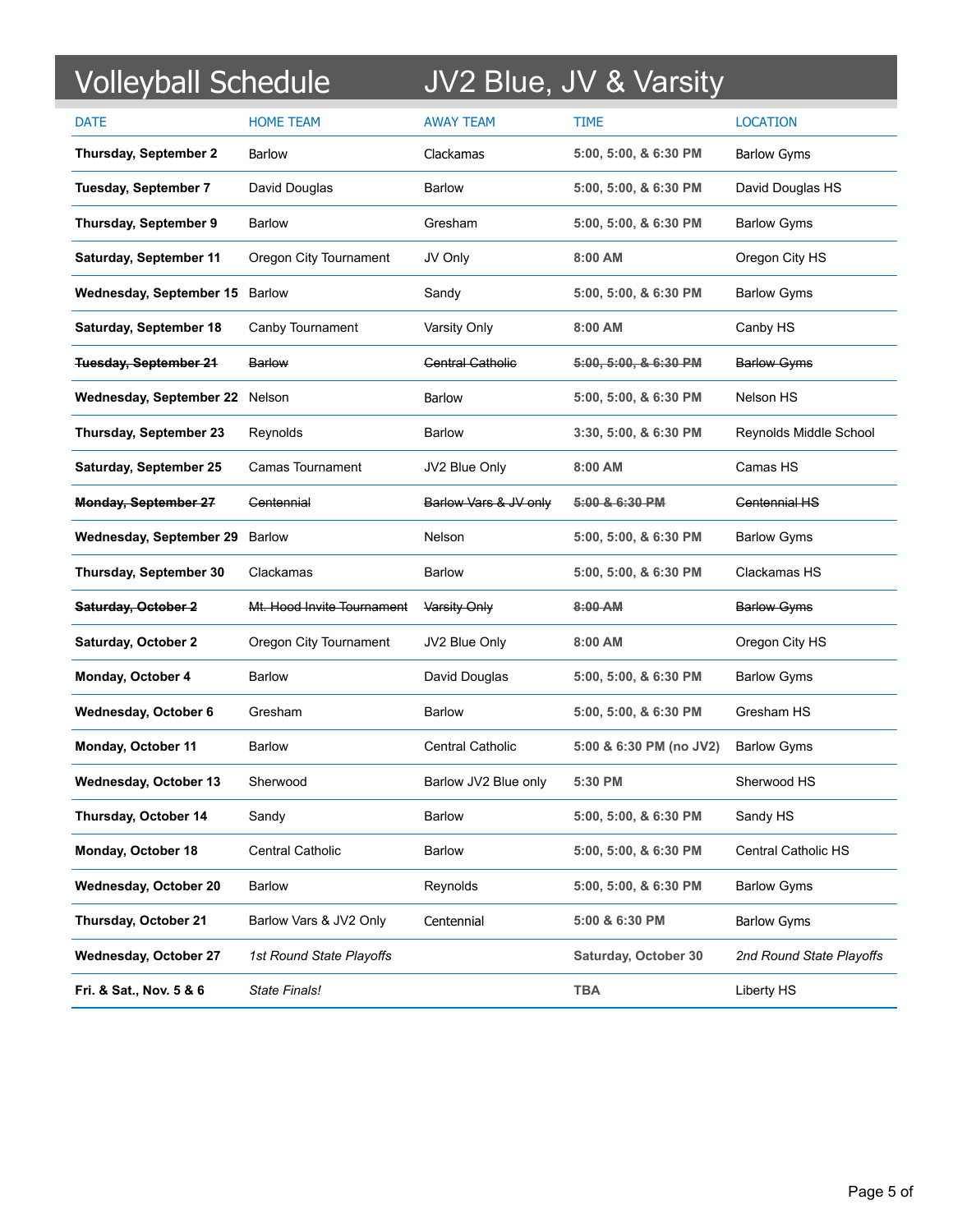| <b>Volleyball Schedule</b>       |                           | <b>JV2 Gold</b>   |                     |                                |
|----------------------------------|---------------------------|-------------------|---------------------|--------------------------------|
| <b>DATE</b>                      | <b>HOME TEAM</b>          | <b>AWAY TEAM</b>  | <b>TIME</b>         | <b>LOCATION</b>                |
| <b>Wednesday, September 8</b>    | North Clackamas Christian | Barlow            | 4:30 PM             | North Clack, Christian HS      |
| Thursday, September 9            | Barlow                    | Milwaukie         | 6:15 PM             | Holevas Gym                    |
| Wednesday, September 15          | Barlow                    | Santiam Christian | 6:15 PM             | Holevas Gym                    |
| <b>Tuesday, September 21</b>     | <b>Barlow</b>             | St. Marys         | 6:15 PM             | Holevas Gym                    |
| Wednesday, September 22 Sherwood |                           | Barlow            | 5:00 PM             | Sherwood HS                    |
| Saturday, September 25           | Open Door                 | Barlow            | 44:30 AM            | Open Door Christian<br>Academy |
| <b>Monday, September 27</b>      | Oregon Episcopal          | <b>Barlow</b>     | 4:30 PM             | Oregon Episcopal HS            |
| <b>Saturday, October 2</b>       | <b>Banks Tournament</b>   | Barlow            | 8:00 AM             | <b>Banks HS</b>                |
| Monday, October 4                | Milwaukie                 | Barlow            | 6:45 PM             | Milwaukie HS                   |
| Wednesday, October 6             | Estacada                  | <b>Barlow</b>     | 4:30 PM             | Estacada HS                    |
| Wednesday, October 13            | Sherwood                  | Barlow            | 5:30 PM             | Sherwood HS                    |
| Thursday, October 14             | Oregon Episcopal          | Barlow            | 4:30 PM             | Oregon Episcopal HS            |
| <b>Monday, October 18</b>        | Barlow                    | Sherwood          | 5:00 PM (2 matches) | <b>Barlow Main Gym</b>         |
| Wednesday, October 20            | <b>Barlow</b>             | Molalla           | 6:15 PM             | Holevas Gym                    |
| Thursday, October 21             | Barlow                    | Estacada          | 6:15 PM             | Holevas Gym                    |